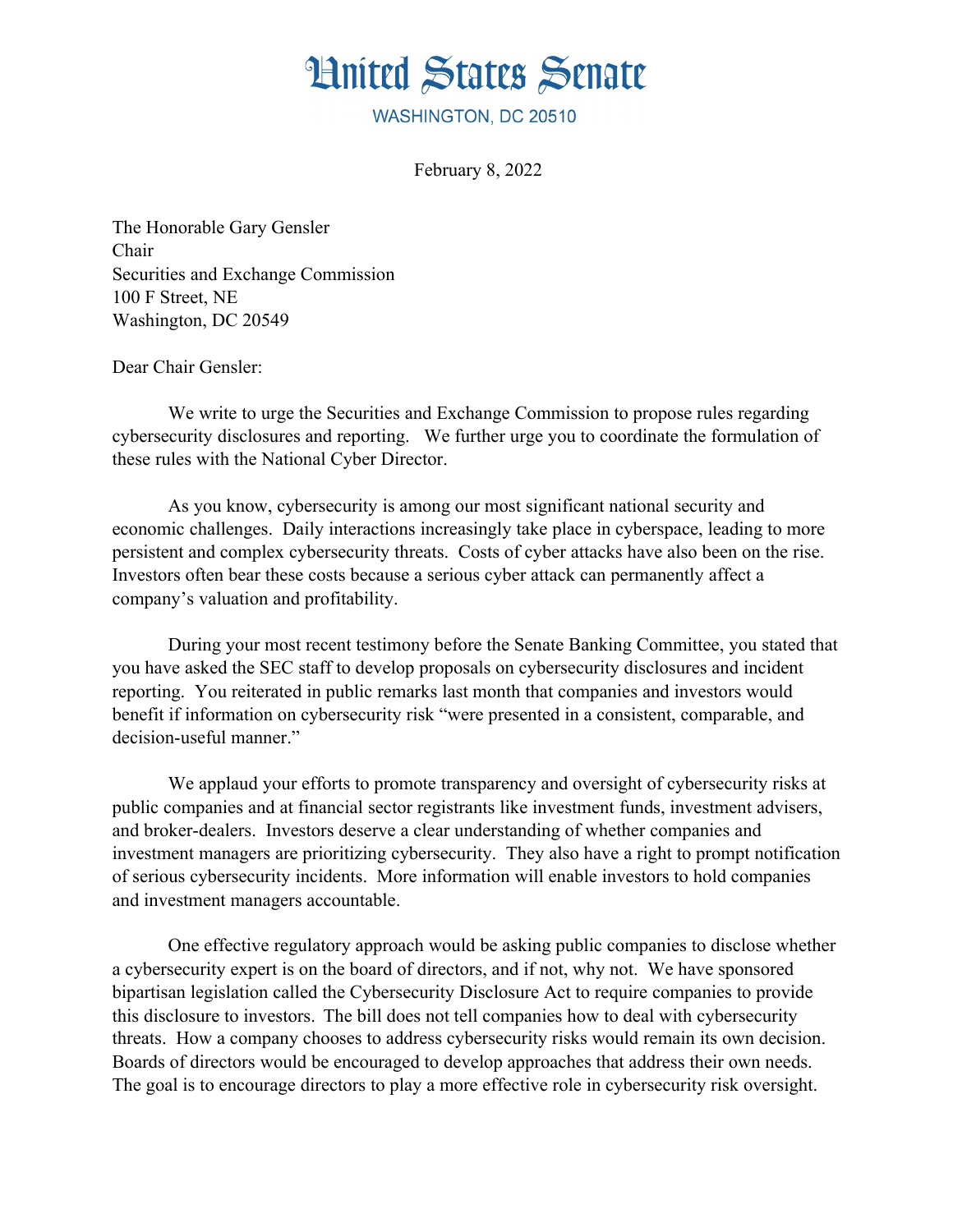defenses in the private sector. The alternative unfortunately puts investors' hard-earned savings and pensions at risk. We are encouraged that the SEC intends to address cybersecurity threats using a wide variety of tools, from raising the bar on risk management to clarifying when to report a serious breach that has already occurred.

Thank you for your attention to this important matter. Please keep our staffs informed of the SEC's progress on improving cybersecurity disclosures and reporting by public companies and financial sector registrants.

Sincerely,

Jack Reed United States Senator

Catherine Cortez Masto United States Senator

Seven M Collins

Susan M. Collins United States Senator

R Numer

Mark R. Warner United States Senator

en Lume

Kevin Cramer United States Senator

Angus  $S$ . United States Senator